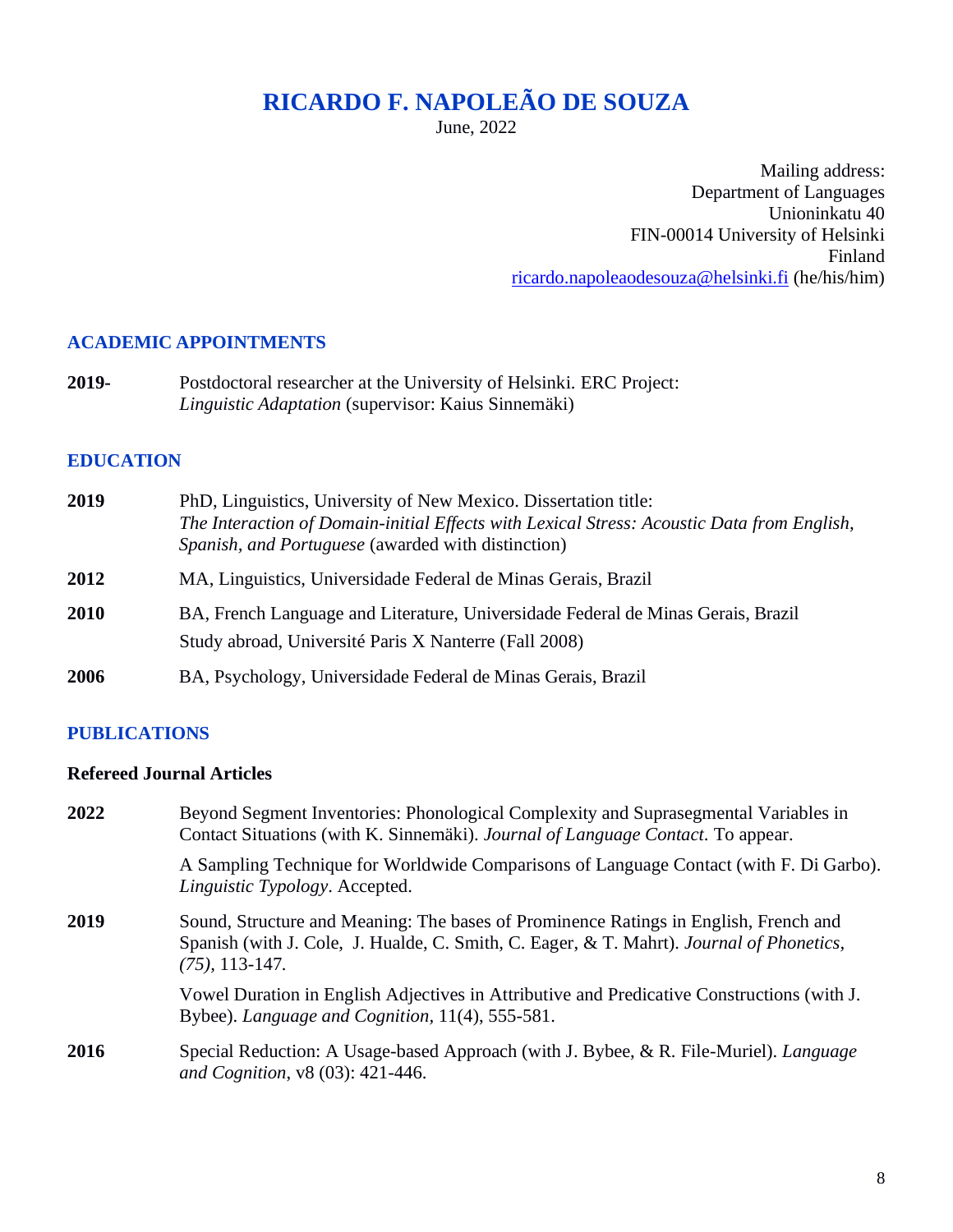**2006** Is There a Syllabic Stage in Spelling Development? Evidence from Portuguese-speaking Children (with C. Cardoso-Martins, M. F. Corrêa, & L.S. Lemos)*. Journal of Educational Psychology*, Vol 98(3), 628-641.

#### **Edited Volumes**

**2022** Segmental cues to IP-initial boundaries: Acoustic data from English, Spanish, and Portuguese. In F. Schubö, S. Hanne, I. Wartenburger, and S. Zerbian (eds.), *Prosodic Boundary Phenomena*. Berlin: Language Science Press. To appear. **2021** Predictability and Prefab Status: The Case of Adjective + Noun Sequences in English (with J. Bybee). In A. Trklja & Ł. Grabowski (eds.), *Formulaic Language: Theory and Methods, pp.* 

#### **Papers in Conference Proceedings**

*03-30.* Berlin: Language Science Press.

| 2021 | Concepts and methods for integrating language typology and sociolinguistics (with F. Di<br>Garbo, E. Kashima, and K. Sinnemäki). In S. Ballarè & G. Inglese (eds.), Atti del Workshop<br>SLI 'Sociolinguistica e tipologia: verso un approccio integrato allo studio della variazione',<br>pp. 143-176. Milan: Officina 21. |
|------|-----------------------------------------------------------------------------------------------------------------------------------------------------------------------------------------------------------------------------------------------------------------------------------------------------------------------------|
| 2016 | The Perception of Phrasal Prominence in English, Spanish and French Conversational Speech<br>(with J. Hualde, J. Cole, C. Smith, C. D. Eager, & T. Mahrt). In <i>Proceedings of the <math>8th</math></i><br>International Conference on Speech Prosody, Boston, Massachusetts.                                              |
| 2015 | The Phrasing of Dislocations in French: Comparing Spontaneous Speech and Reading (with<br>C. Smith). In Proceedings of the 18th International Congress of Phonetic Sciences. Glasgow,<br>UK: The University of Glasgow. Paper number 0720.                                                                                  |
| 2014 | The Emergence of Syllable Structure? Data from Gradient Vowel Reduction in Brazilian<br>Portuguese. In Proceedings of the Tenth High Desert Linguistics Society Conference, 10, 103-<br>117.                                                                                                                                |

#### **Manuscripts in Preparation**

**2022** Sonority, Morphology, and Plosive-initial Biconsonantal Onsets: A Cross-linguistic Investigation (with S. Easterday).

Prosodic Reduction in Spontaneous French Conversation (with C. Smith).

#### **CONFERENCE PRESENTATIONS**

- **2022** An evaluation of secondary prominence in spontaneous Brazilian Portuguese (with M. Cantoni). Poster at the *3 rd International Conference 'Prominence in Language'*. Colonne, Germany, Jun 02-03.
- **2021** A typological assessment of word prosody in contact (with K. Sinnemäki). Paper given at the 'Prosodic variation: the role of past and present contact in multilingual societies' Workshop during the *4 th Phonetics and Phonology in Europe* (virtual). Barcelona, Spain, Jun 21-23.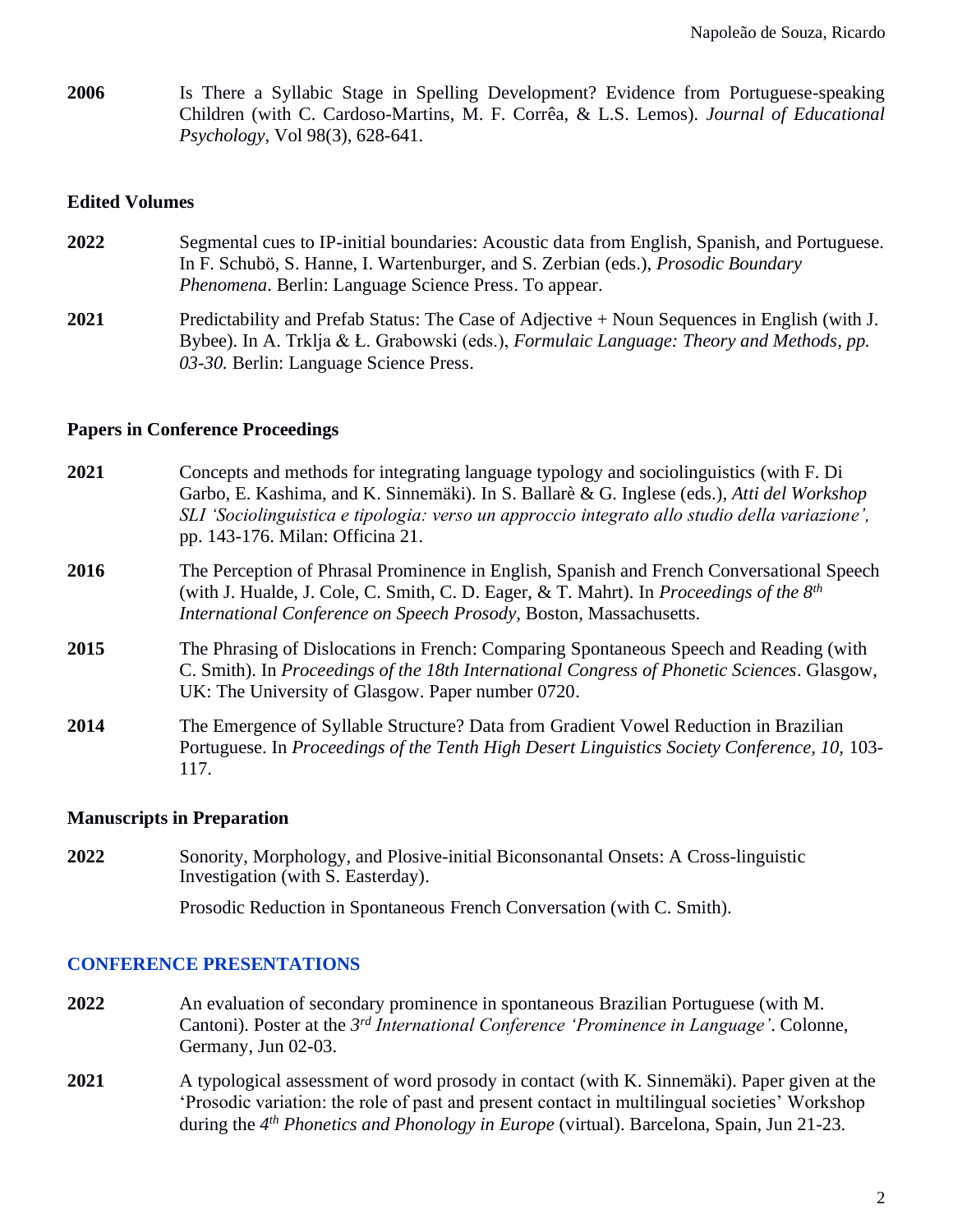Segmental cues to IP-initial boundaries: Acoustic data from English, Spanish, and Portuguese. Paper given at the *43rd Annual Conference of the German Linguistic Society - DGfS* (virtual). Freiburg, Germany, Feb 23-26.

Phonological and morphosyntactic factors in final lengthening in Paraguayan Guaraní (with J. Bittar Prieto). Poster presented at the *95th Annual Meeting of the Linguistics Society of America* (virtual)*.* San Francisco, USA, Jan 07-10.

A sampling technique for large-scale typological studies of language contact (with F. Di Garbo). Poster presented at the *95th Annual Meeting of the Linguistics Society of America* (virtual)*.* San Francisco, USA, Jan 07-10.

**2020** Usage in constructions as a factor in word-specific vowel duration in English (with J. Bybee). Paper given at the *Word-specific Phenomena in the Realization of Vowel Categories: Methodological and Theoretical Perspectives LabPhon 17 Workshop* (virtual). Canberra, Australia, Oct 01.

> Conceptual and methodological tools for integrating typology and sociolinguistics (with F. Di Garbo, E. Kashima, and K. Sinnemäki). Paper at the *Società di Linguistica Italiana* (virtual), Bologna, Italy, Sep 10.

> Phonological complexity and suprasegmental variables in contact situations (with K. Sinnemäki). Poster presented at the *53rd Annual Meeting of the Societas Linguistica Europaea* (virtual), 27, Bucharest, Romania, Aug 26-Sep 01.

Domain-initial Strengthening beyond Phrase-initial Segments in Spanish and Portuguese. Poster presented at the *17th Conference on Laboratory Phonology* (virtual), Vancouver, Canada, Jul 06-09.

- **2019** Domain-initial effects interact with lexical stress: Acoustic evidence from Spanish, Portuguese and English. Poster presented at the *93rd Annual Meeting of the Linguistics Society of America*, New York City, USA, Jan 03-06.
- **2018** Domain-initial effects on unstressed syllables in Portuguese, Spanish and English. Poster presented at the *16th Conference on Laboratory Phonology*, Lisbon, Portugal, Jun 19-23.

Vowel Nasality in South America: Cross-linguistic Rarities as Evidence of Contact. Poster presented at the *92nd Annual Meeting of the Linguistics Society of America,* Salt Lake City, USA, Jan 04-07.

- **2017** A Comparison of Maximal Syllable Structure in Four Linguistic Areas. Paper given at the *91st Annual Meeting of the Linguistics Society of America,* Austin, USA, Jan 05-08.
- **2016** The Interaction of Domain-initial Effects and Lexical Stress in English and Portuguese. Poster presented at the *Aix Summer School on Prosody,* Aix-en-Provence, France, Sep 06-09.

Corrective Focus in Conversational French (with C. Smith). Poster presented at the *15th Conference on Laboratory Phonology (LabPhon),* Ithaca, USA, Jul 13-16.

Perception of Acoustic, Informational and Structural Prominence in English, French, and Spanish (with J. Cole, J. Hualde, C. Smith, C. D. Eager, & T. Mahrt). Poster at the *15th Conference on Laboratory Phonology (LabPhon),* Ithaca, USA, Jul 13-16.

The perception of phrasal prominence in English, Spanish and French conversational speech (with J. Hualde, J. Cole, C. Smith, C. D. Eager, & T. Mahrt). Paper at *Speech Prosody 8*, Boston, USA, May 31-Jun 03.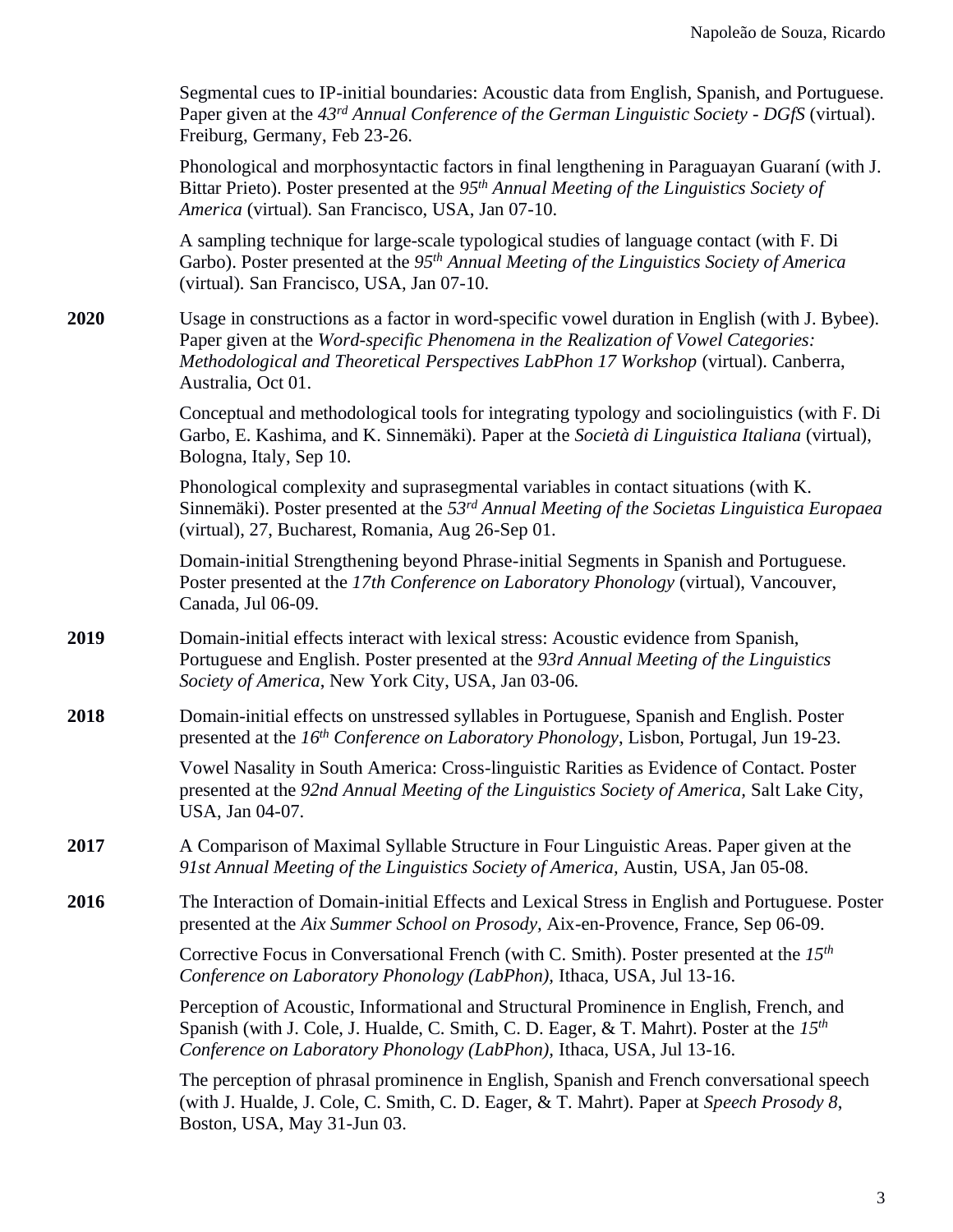| 2015 | The Phrasing of Dislocations in French: Comparing Spontaneous Speech and Reading (with<br>C. Smith). Paper at the 18th International Congress of Phonetic Sciences, Glasgow, UK,<br>Aug 10-15.                                                             |
|------|------------------------------------------------------------------------------------------------------------------------------------------------------------------------------------------------------------------------------------------------------------|
|      | Is There a Correlation Between Polysynthesis and Syllable Structure? Poster presented at the<br>11th Conference of the Association for Linguistics Typology, Albuquerque, USA, Aug 01-03.                                                                  |
|      | Is There Evidence for a Hierarchy in the Synchronic Patterning of Syllable Onsets? (with S.<br>Easterday). Paper given at the 11th Conference of the Association for Linguistics Typology,<br>Albuquerque, USA, Aug 01-03.                                 |
| 2014 | Extreme High Frequency, Segment Deletion and Chunking: a Study of Emerging Inflected<br>Pronouns in Brazilian Portuguese. Paper given at the Sound Change in Interacting Human<br>Systems 3rd Biennial Workshop on Sound Change, Berkeley, USA, May 28-31. |
|      | A Functional Account of Split Ergativity in Macro-Je Languages. Poster presented at the 2014<br>Georgetown University Roundtable on Languages and Linguistics, Washington DC, USA,<br>Mar 14-16.                                                           |
|      | Two-consonant Onsets and the Role of Articulation: Preliminary Data from a Cross-linguistic<br>Sample (with S. Easterday). Talk presented at the 11th High Desert Linguistics Society<br>Conference, Albuquerque, USA, Nov 13-16.                          |
| 2013 | Analogical Leveling, Type Frequency and Degrees of Relatedness: The Regularization of<br>Future Subjunctive Stems in Brazilian Portuguese. Paper given at the 2nd Annual Hispanic &<br>Luso-Brazilian Linguistics Conference, Tempe, USA, Feb 22-23.       |
| 2010 | Emergent Consonant Clusters in Brazilian Portuguese. Poster presented at the I São Paulo<br>School of Advanced Studies in Speech Dynamics, São Paulo, Brazil, Jun 07-11.                                                                                   |
|      | Cancelamento ou reorganização Gestual? Uma discussão acerca da redução de vogais altas<br>átonas. Poster presented at the <i>IV Encontro do Dinafon</i> , Porto Alegre, Brazil, Dec 08-10.                                                                 |

# **GRANTS AND FELLOWSHIPS**

| 2018 | Office of Graduate Studies, University of New Mexico<br>Doctoral Conference Presentation Award (\$1,000)                  |
|------|---------------------------------------------------------------------------------------------------------------------------|
|      | <b>Association of Laboratory Phonology</b><br>Student Travel Grant (\$450)                                                |
|      | Graduate Professional Student Association, University of New Mexico<br>Graduate Research Project and Travel Grant (\$500) |
| 2017 | El Centro de la Raza, University of New Mexico<br>Professional Development Scholarship (\$300)                            |
|      | Graduate Professional Student Association, University of New Mexico<br>Graduate Research Project and Travel Grant (\$500) |
| 2016 | Graduate Professional Student Association, University of New Mexico<br>Graduate Research Project and Travel Grant (\$420) |
| 2014 | Graduate Professional Student Association, University of New Mexico<br>Graduate Research Project and Travel Grant (\$500) |
|      | Graduate Professional Student Association, University of New Mexico                                                       |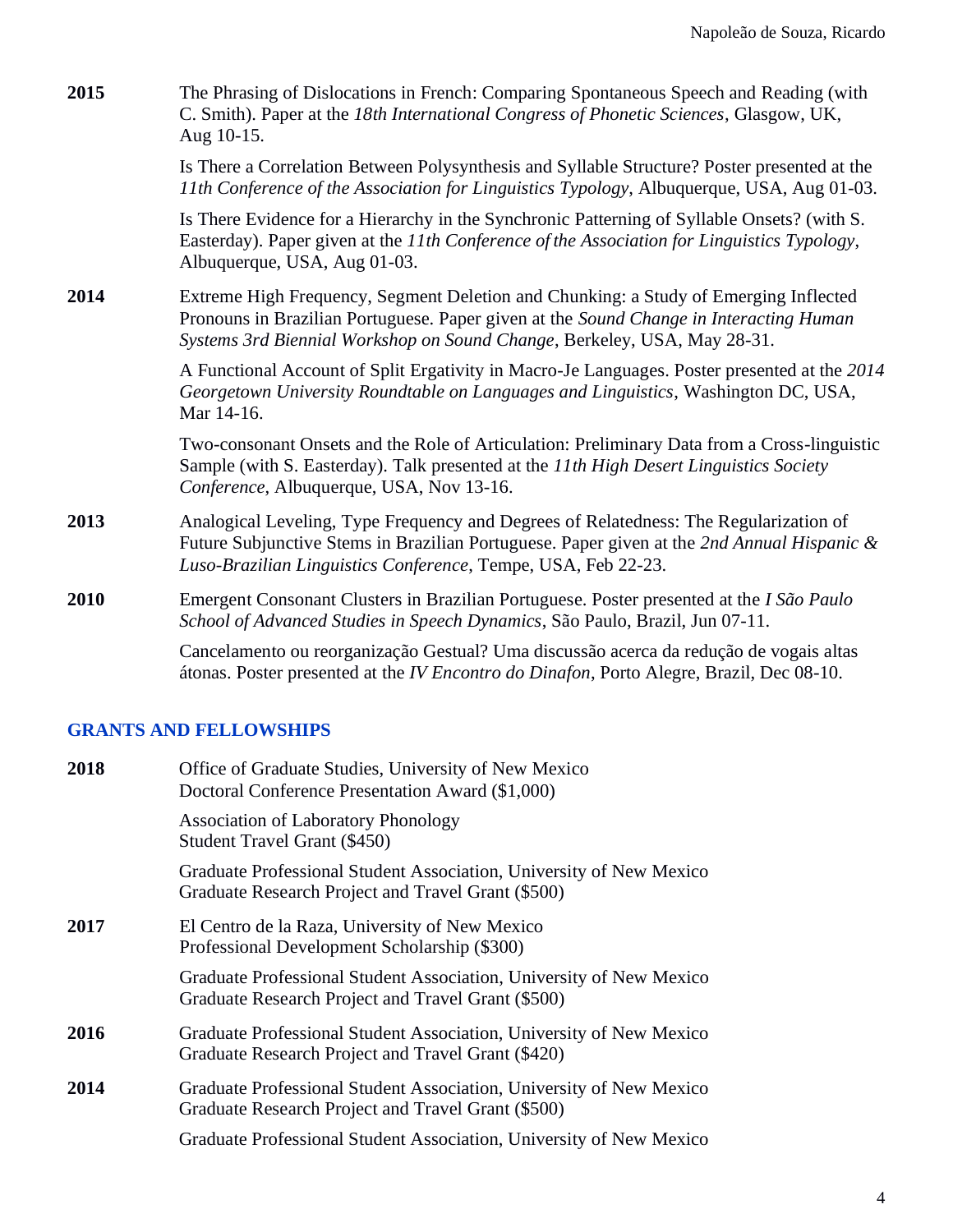Professional Development Grant (\$500)

- **2010 - 2012** Fundação de Amparo à Pesquisa do Estado de Minas Gerais (FAPEMIG) Graduate Scholarship for Master's Theses (\$17,350)
- **2010** Fundação de Amparo à Pesquisa do Estado de São Paulo (FAPESP) São Paulo School of Studies in Speech Dynamics Fellowship (\$600)

#### **TEACHING EXPERIENCE**

#### **Instructor of Record, University of Helsinki**

- **2021** New methods in typological approaches to language contact
- **2020** Comparative Phonetics and Phonology of Spanish and Portuguese

#### **Instructor of Record, University of New Mexico**

- **2018** Introduction to the Study of Language Online
- **2017** Introduction to Language Change Introduction to the French Language
- **2014-2016** Introduction to the Study of Language

#### **Instructor of Record, Universidade Federal de Minas Gerais**

**2008-2010** French for Reading Purposes

## **Teaching Assistant, University of New Mexico**

- **2018** Grammaticalization, with Professors J. Bybee and R. Vallejos
- **2016** Introduction to Phonetics, with Professor C. Smith

## **CONTINUAL IMPROVEMENT OF TEACHING EFFECTIVENESS**

#### **Teacher Development Workshops**

- **2020** Pedagogical approaches to LabPhon (LabPhon 17 Conference) **2019** Written Feedback: provide meaningful feedback to foster students' learning (UNM) Universal Design – Providing all students equal opportunities to learn (UNM)
- **2018** Inclusive Teaching Practices to Engage All Students (UNM) Facilitating Difficult Classroom Dialogues (UNM)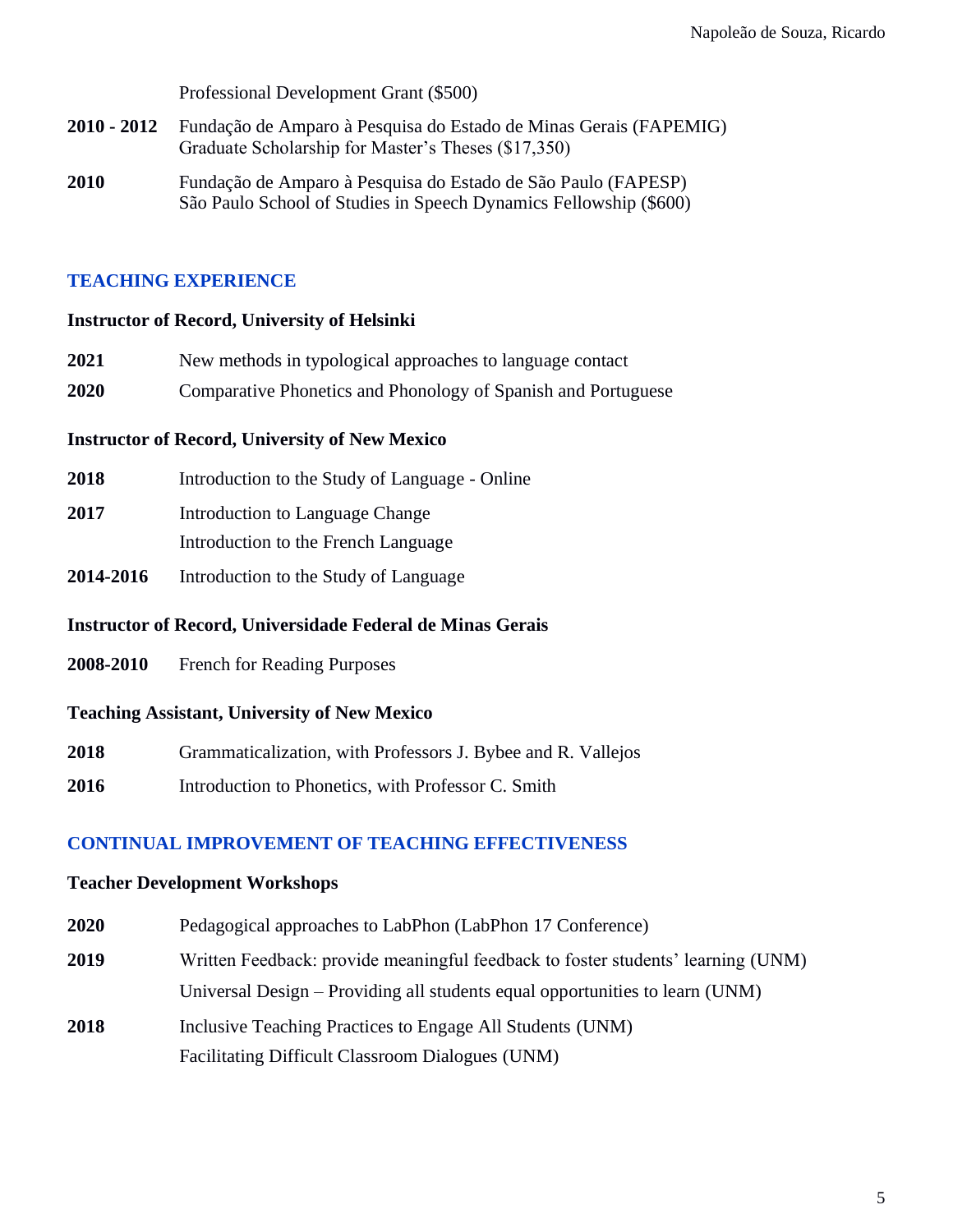#### **RESEARCH EXPERIENCE**

| 2016-2019 | Research Assistant for Prof. Emerita Joan Bybee                    |
|-----------|--------------------------------------------------------------------|
|           | Duration of attributive and predicative adjectives in sound change |
|           | University of New Mexico, USA                                      |
| 2013-2019 | Research Assistant for Prof. Caroline L. Smith                     |
|           | Constituents and heads in prosody perception: A comparative study  |
|           | Funded by NSF Collaborative Research Grant                         |
|           | University of New Mexico/University of Illinois, USA               |
| 2010-2012 | Research Assistant for Prof. Thais Cristófaro-Silva                |
|           | Avaliação Sonora do Português Atual (ASPA)                         |
|           | <b>Funded by FAPEMIG</b>                                           |

Universidade Federal de Minas Gerais, Brazil

#### **INVITED LECTURES**

- **2021** *Efeitos do contato linguístico em variáveis suprassegmentais* [Contact effects on suprasegmental variables]. Department of Linguistics, Universidade Federal de Minas Gerais, Dec 15th.
- **2020** *Tipologia fonológica e medidas de complexidade: Ferramentas para a documentação linguística, linguística histórica e areal* [Phonological typology and complexity measures: Tools for language documentation, historical, and areal linguistics]. ABRALIN Ao Vivo: Linguist Online Series (virtual). Jul 18th.

*Hierarquia prosódica e redução de vogais pretônicas: o papel das fronteiras prosódicas na variação fonética* [Prosodic hierarchy and prestressed vowel reduction: The role of prosodic boundaries in phonetic variation]. I Encontro online de fonética e fonologia (En-OFF), Department of Linguistics, Universidade Federal de Minas Gerais, Brazil, Jun 30th.

**2017** *Efeitos prosódicos na informação segmental* [Prosodic effects on segmental information]. Department of Linguistics, Universidade Federal de Minas Gerais, Brazil, Jul 14th.

# **DEPARTAMENTAL SERVICES**

**2020-22** Practice Talk Coordinator University of Helsinki, Finland **2017-19** Diversity Liaison to the Linguistics Department University of New Mexico, USA **2016-19** Manager of the Graduate Linguistics Lab University of New Mexico, USA

# **SERVICE TO PROFESSION**

**2018-** Social Media Coordinator Web Committee**,** Association for Laboratory Phonology (ALP, aka LabPhon)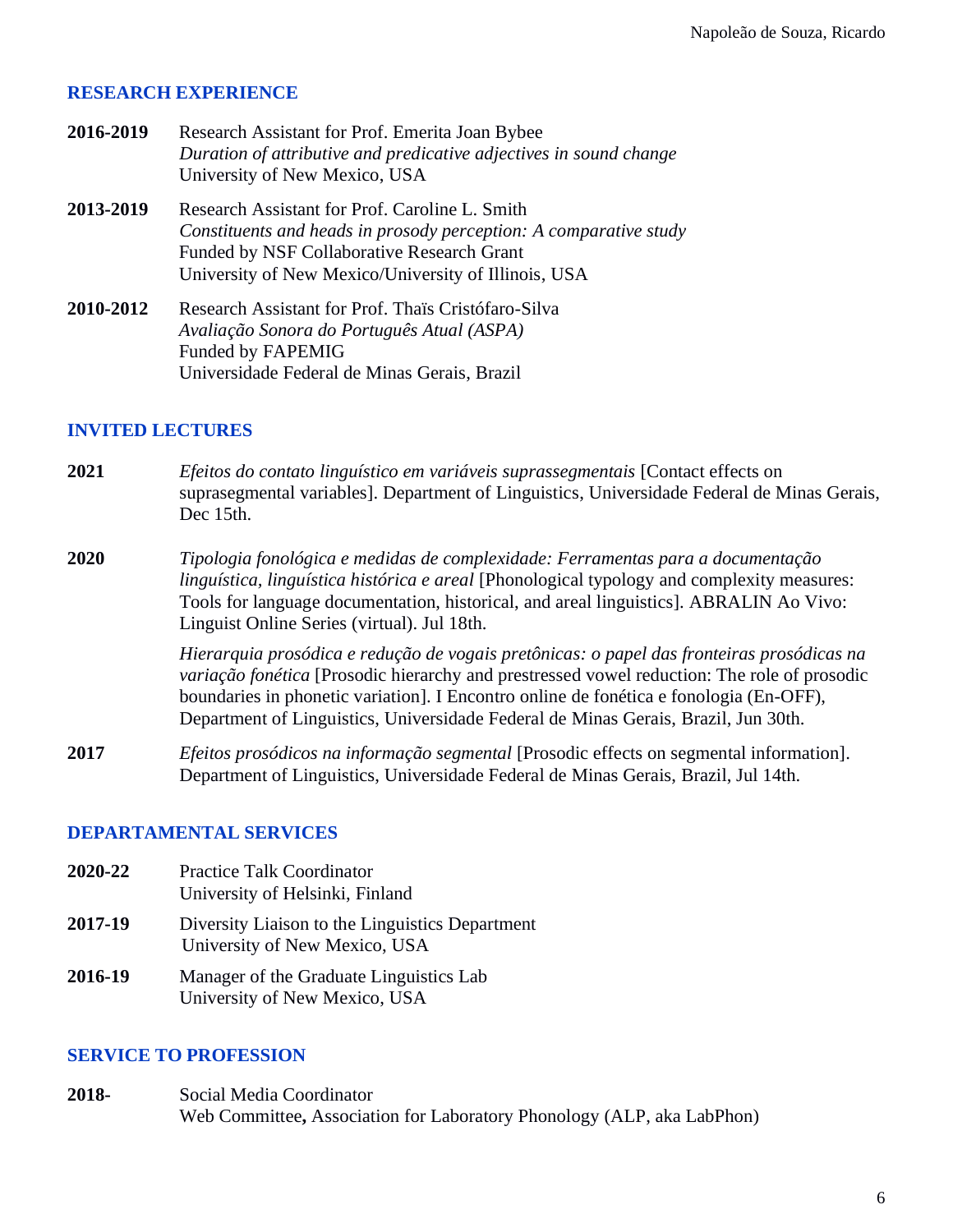- **2016** Editor, Conference Proceedings *11th High Desert Linguistics Society Conference Book of Proceedings*
- **2013-15** Secretary, High Desert Linguistics Society (HDLS) University of New Mexico

## **CONFERENCE ORGANIZING EXPERIENCE**

| 2020-21 | <b>Organizing Committee</b><br>Fonologi i Norden (FiNo) 2021 - Phonology in the Nordic Countries<br>Helsinki, University of Helsinki, Finland         |
|---------|-------------------------------------------------------------------------------------------------------------------------------------------------------|
| 2020    | <b>Organizing Committee</b><br>Grammatical Adaptation - Strategies and Methods Workshop<br>Helsinki, University of Helsinki, Finland                  |
| 2015    | <b>Local Organizing Committee</b><br>$11th$ Conference for the Association of Linguistic Typology (ALT)<br>Albuquerque, University of New Mexico, USA |
| 2014    | <b>Organizing Committee</b><br>11th High Desert Linguistics Society Conference<br>Albuquerque, University of New Mexico, USA                          |

# **LANGUAGES**

| <b>Native proficiency</b> | Portuguese                    |
|---------------------------|-------------------------------|
| <b>Near native skills</b> | English                       |
| <b>Fluent</b>             | French, Norwegian, Spanish    |
| <b>Conversational</b>     | German, Italian               |
| <b>Elementary</b>         | Finnish, Welsh, Modern Hebrew |

# **COMPUTATION/SOFTWARE SKILLS**

| <b>Advanced</b>     | Microsoft Office, iOS |
|---------------------|-----------------------|
| <b>Intermediate</b> | R, Praat, HTML        |
| <b>Basic</b>        | Python                |

# **PROFESSIONAL ASSOCIATIONS**

| 2020-    | Associação brasileira de linguística (ABRALIN) |
|----------|------------------------------------------------|
| 2019-    | The Societas Linguistica Europaea (SLE)        |
| $2017 -$ | Association for Linguistic Typology (ALT)      |
| 2016-    | Linguistics Society of America (LSA)           |
| $2015 -$ | Association for Laboratory Phonology (LabPhon) |